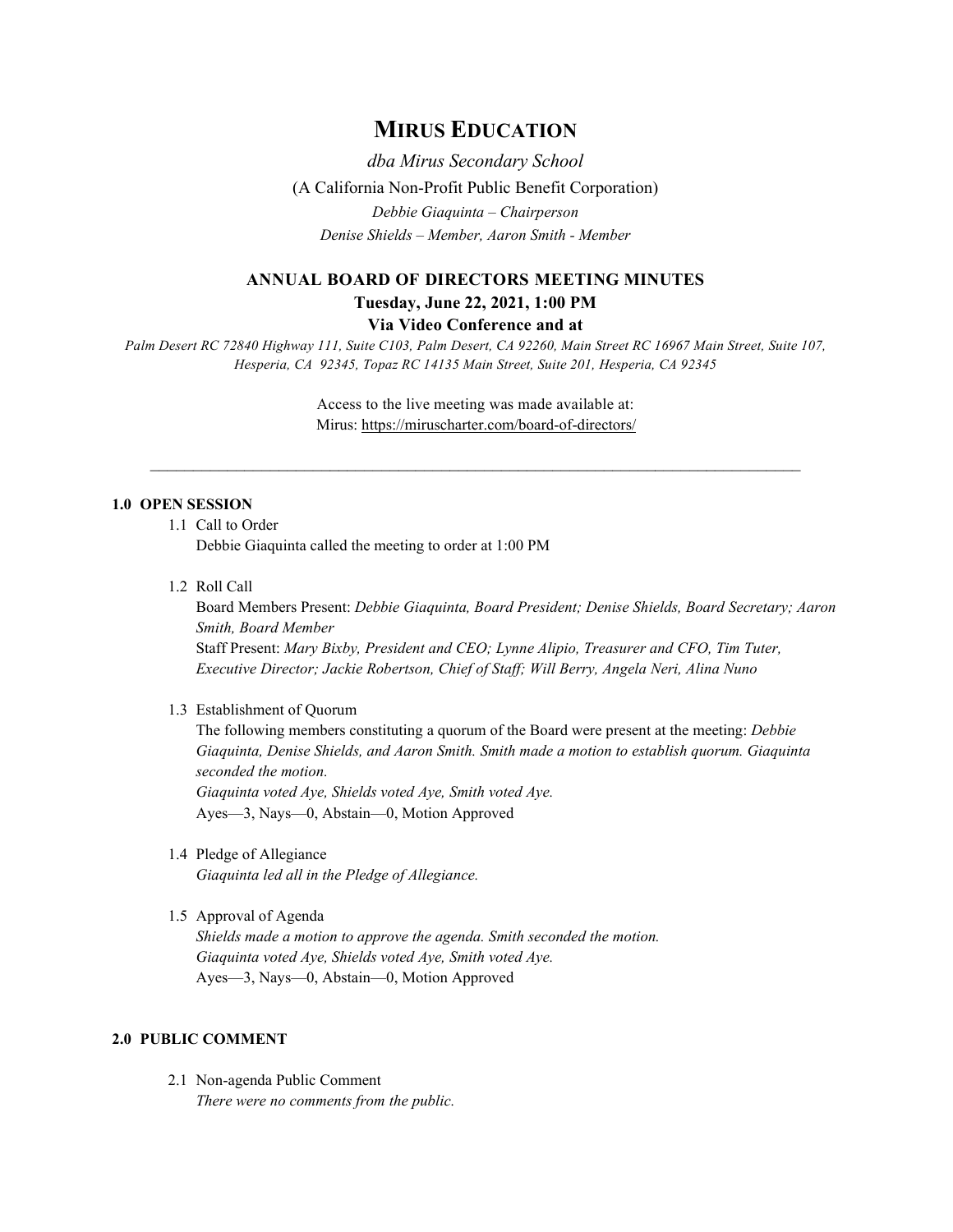2.2 Agenda Items Public Comment *There were no comments from the public.*

## **3.0 ADMINISTRATIVE ITEMS**

- 3.1 Approval of Board of Directors Evaluations *Shields made a motion to approve the Board of Directors Evaluation Process. Smith seconded the motion. Giaquinta voted Aye, Shields voted Aye, Smith voted Aye.* Ayes—3, Nays—0, Abstain—0, Motion Approved
- 3.2 Approval of Board Member Giaquinta Term II: July 1, 2021 June 30, 2027 *Smith made a motion to approve Board Member Giaquinta Term II: July 1, 2021-June 30, 2027. Shields seconded the motion. Giaquinta voted Aye, Shields voted Aye, Smith voted Aye.* Ayes—3, Nays—0, Abstain—, Motion Approved
- 3.3 Approval of 2021-2022 Board Meetings

*Tuesday, October 19, 2021 Tuesday, February 15, 2022 Tuesday, June 21, 2022*

 *Smith made a motion to approve the 2021-2022 Board Meeting dates. Giaquinta seconded the motion. Giaquinta voted Aye, Shields voted Aye, Smith voted Aye.* Ayes—3, Nays—0, Abstain—0, Motion Approved

3.4 Approval of 2021-2022 Pupil Attendance Calendar

*Smith made a motion to approve the 2021-2022 Pupil Attendance Calendar. Shields seconded the motion.*

*Giaquinta voted Aye, Shields voted Aye, Smith voted Aye.* Ayes—3, Nays—0, Abstain—0, Motion Approved

#### **3.5 Presidents Report**

3.5.1 Graduation Update

*Tim Tuter shared that the virtual graduation ceremony will be released on Friday, June 25, 2021, and that the school is still exploring holding an in-person ceremony once the venues reopen and permit live events.*

#### **3.6 Strategic Plan Update**

- 3.6.1 Mirus Secondary School
	- 3.6.1.1 School Participation Report for the Period of 2020- 2021 Months 8-11: 01/11/2021 – 04/30/2021

*Tim Tuter reviewed the School Participation Report.*

# **4.0 CONSENT AGENDA**

- 4.1 Approval of Independent Study Policy 3120 Amendment
- 4.2 Approval of Employee Manual Amendment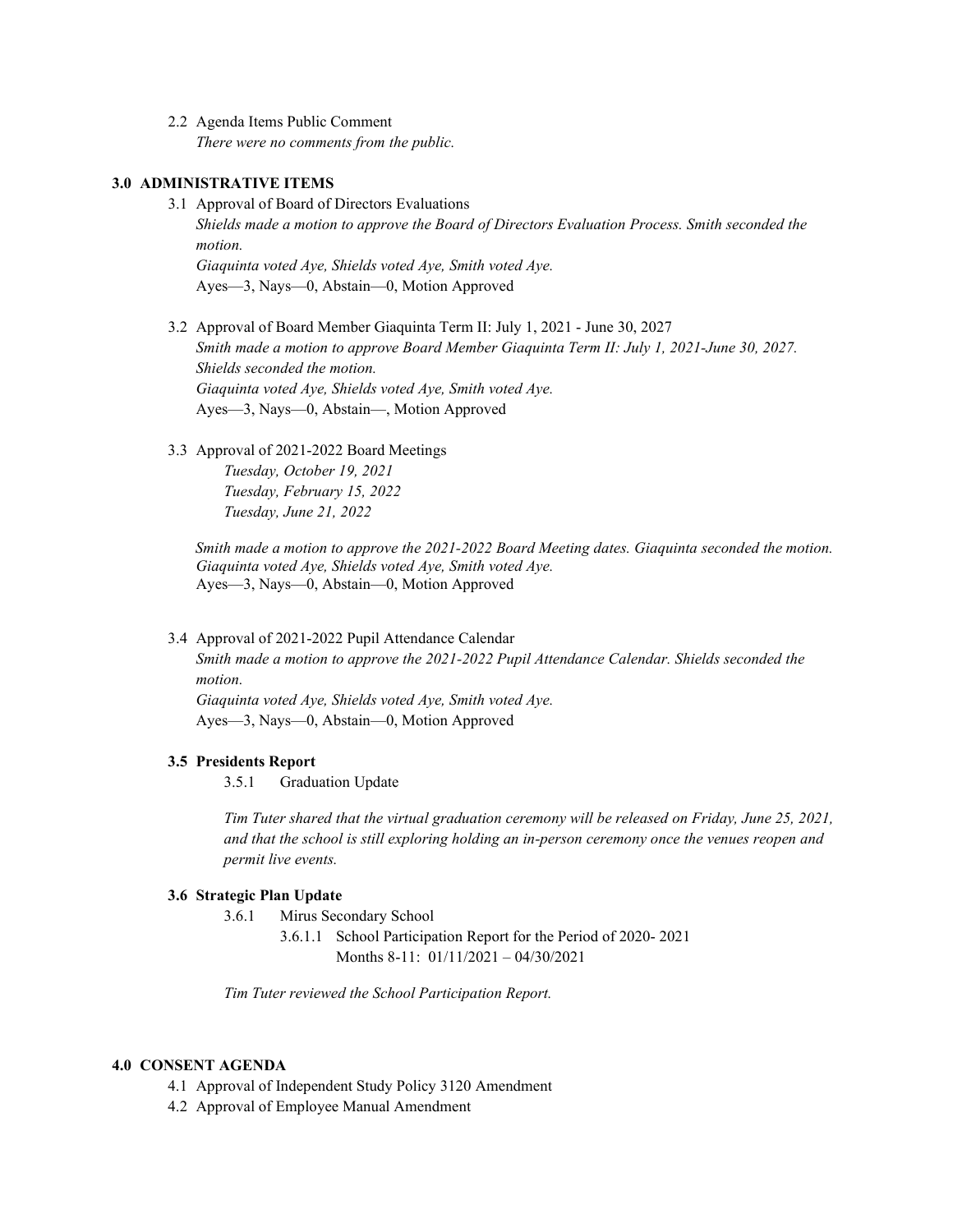- 4.3 Approval of Meeting Minutes for May 19, 2021
- 4.4 Acceptance of Audit Report/Combined Financial Statement and Supplemental Information Year ended June 30, 2020
- 4.5 Approval of the 2021-2022 Consolidated Application
	- 4.5.1 Certificate of Assurance
	- 4.5.2 Protected Prayer Certification
	- 4.5.3 LCAP Federal Addendum Certification
	- 4.5.4 Application for Funding

*Smith made a motion to approve all items 4.1 – 4.5.4 on the consent agenda. Giaquinta seconded the motion.*

*Giaquinta voted Aye, Shields voted Aye, Smith voted Aye.* Ayes—3, Nays—0, Abstain—0, Motion Approved

#### **5.0 ACTION ITEMS**

# **5.1 Action Items Specific for Mirus Secondary School**

5.1.1 Approval of Second Interim Report FY 2020-2021 *Shields made a motion to approve the Second Interim Report FY 2021-20222. Smith seconded the motion. Giaquinta voted Aye, Shields voted Aye, Smith voted Aye.* Ayes—3, Nays—0, Abstain—0, Motion Approved

5.1.2 Approval of 2021-2022 Local Control and Accountability Plan with Budget Overview for Parents and Presentation of Dashboard Local Indicators

*Tim Tuter presented an overview of the Dashboard Local Indicators. Shields made a motion to approve the 2021-2022 Local Control and Accountability Plan with Budget Overview for Parents and Presentation of Dashboard Local Indicators. Giaquinta seconded the motion. Giaquinta voted Aye, Shields voted Aye, Smith voted Aye.* Ayes—3, Nays—0, Abstain—0, Motion Approved

5.1.3 Approval of the May Revised Operational Budget for FY 2020-2021 *Smith made a motion to approve the May Revised Operational Budget for FY 2020-2021. Shields seconded the motion. Giaquinta voted Aye, Shields voted Aye, Smith voted Aye.*

Ayes—3, Nays—0, Abstain—0, Motion Approved

5.1.4 Approval of the Preliminary Operational Budget for FY 2021-2022 *Giaquinta made a motion to approve the Preliminary Operational Budget for FY 2021-2022. Smith seconded the motion. Giaquinta voted Aye, Shields voted Aye, Smith voted Aye.*

Ayes—3, Nays—0, Abstain—0, Motion Approved